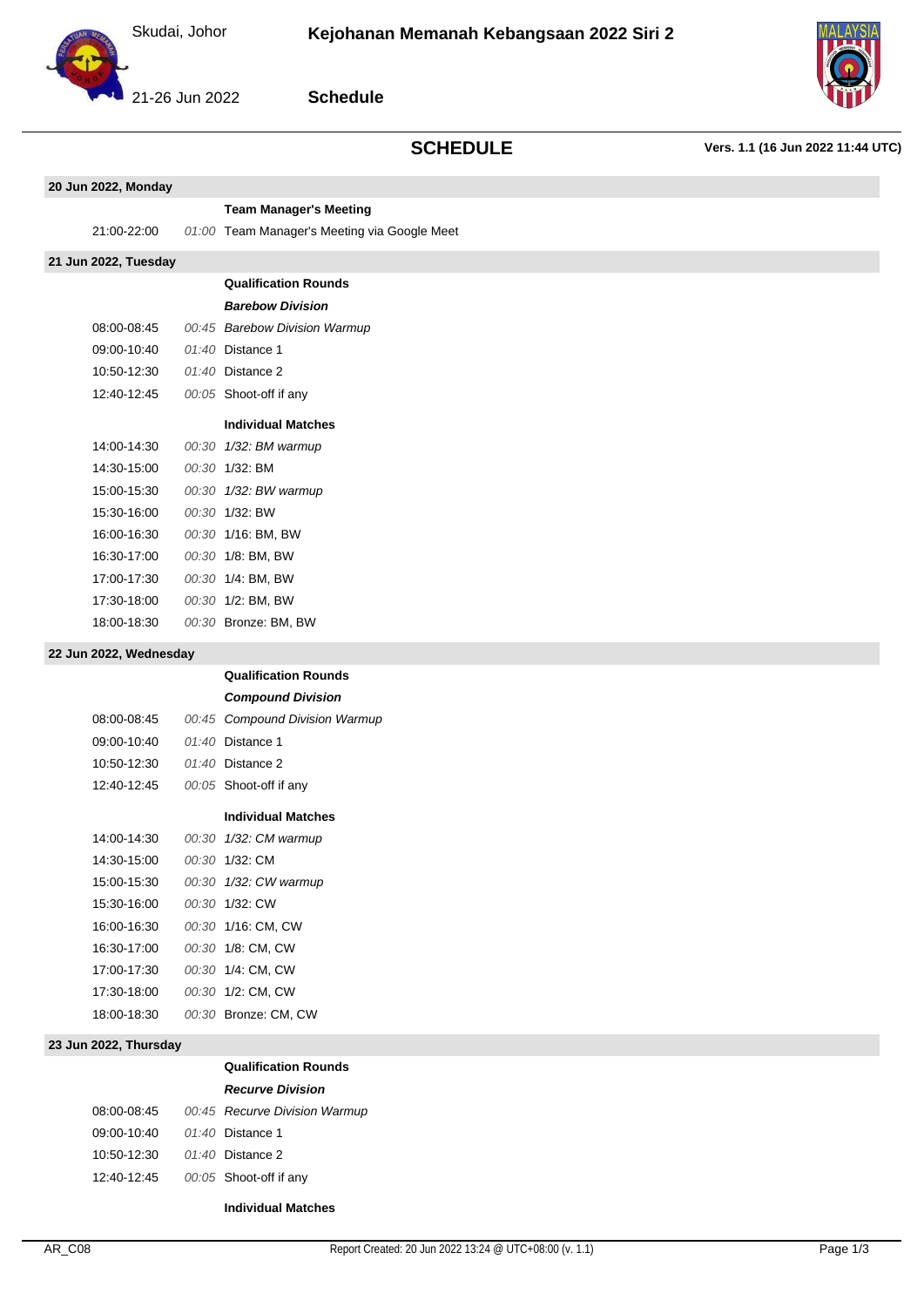Skudai, Johor



21-26 Jun 2022

**Schedule**

**SCHEDULE Vers. 1.1 (16 Jun 2022 11:44 UTC)**

| 14:00-14:30 | 00:30 1/32: RM warmup |
|-------------|-----------------------|
| 14:30-15:00 | $00:30$ 1/32 RM       |
| 15:00-15:30 | 00:30 1/32: RW warmup |
| 15:30-16:00 | $00:30$ 1/32 RW       |
| 16:00-16:30 | 00:30 1/16: RM, RW    |
| 16:30-17:00 | 00:30 1/8: RM, RW     |
| 17:00-17:30 | 00:30 1/4: RM, RW     |
| 17:30-18:00 | 00:30 1/2: RM. RW     |
| 18:00-18:30 | 00:30 Bronze: RM, RW  |
|             |                       |

**24 Jun 2022, Friday**

|             | <b>Team Matches</b>              |
|-------------|----------------------------------|
| 09:00-09:20 | 00:20 1/8: RX, CX warmup         |
| 09:20-09:50 | 00:30 1/8: RX, CX                |
| 09:50-10:20 | 00:30 1/4: RX, CX                |
| 10:20-10:50 | 00:30 1/2: RX, CX                |
| 11:00-11:30 | 00:30 Bronze: RX. CX             |
| 14:30-14:50 | 00:20 1/8: BX warmup             |
| 15:00-15:30 | $00:30$ 1/8: BX                  |
| 15:30-16:00 | 00:30 1/4: BX                    |
| 16:00-16:30 | $00:30$ $1/2$ BX                 |
| 16:30-17:00 | 00:30 Bronze: Barebow Mixed Team |

### **25 Jun 2022, Saturday**

|             | <b>Team Matches</b>          |
|-------------|------------------------------|
| 09:00-09:20 | 00:20 1/8: RM, CM warmup     |
| 09:20-09:50 | 00:30 1/8: RM. CM            |
| 10:00-10:20 | 00:20 1/8: RW, CW warmup     |
| 10:20-10:50 | 00:30 1/8: RW. CW            |
| 10:50-11:20 | 00:30 1/4: RM, RW, CM, CW    |
| 11:20-11:50 | 00:30 1/2: RM, RW, CM, CW    |
| 11:50-12:20 | 00:30 Bronze: RM. RW. CM. CW |
| 14:00-14:20 | 00:20 1/8: BM warmup         |
| 14:20-14:50 | 00:30 1/8: BM                |
|             | 1/4: BW warmup               |
| 14:50-15:20 | 00:30 1/4: BW                |
|             | $1/4$ : BM                   |
| 15:20-15:50 | 00:30 1/2: BM, BW            |
| 15:50-16:20 | 00:30 Bronze: BM, BW         |
|             |                              |

### **26 Jun 2022, Sunday**

| Individual Matel |  |  |
|------------------|--|--|
|                  |  |  |

|             | <b>Individual Matches</b>      |
|-------------|--------------------------------|
| 09:00-09:25 | 00:25 Gold: Barebow Women      |
| 09:25-09:50 | 00:25 Gold: Barebow Men        |
|             | <b>Team Matches</b>            |
|             |                                |
| 09:50-10:20 | 00:30 Gold: Barebow Mixed Team |
| 10:15-10:40 | 00:25 Gold: Barebow Women Team |
| 10:40-11:05 | 00:25 Gold: Barebow Men Team   |